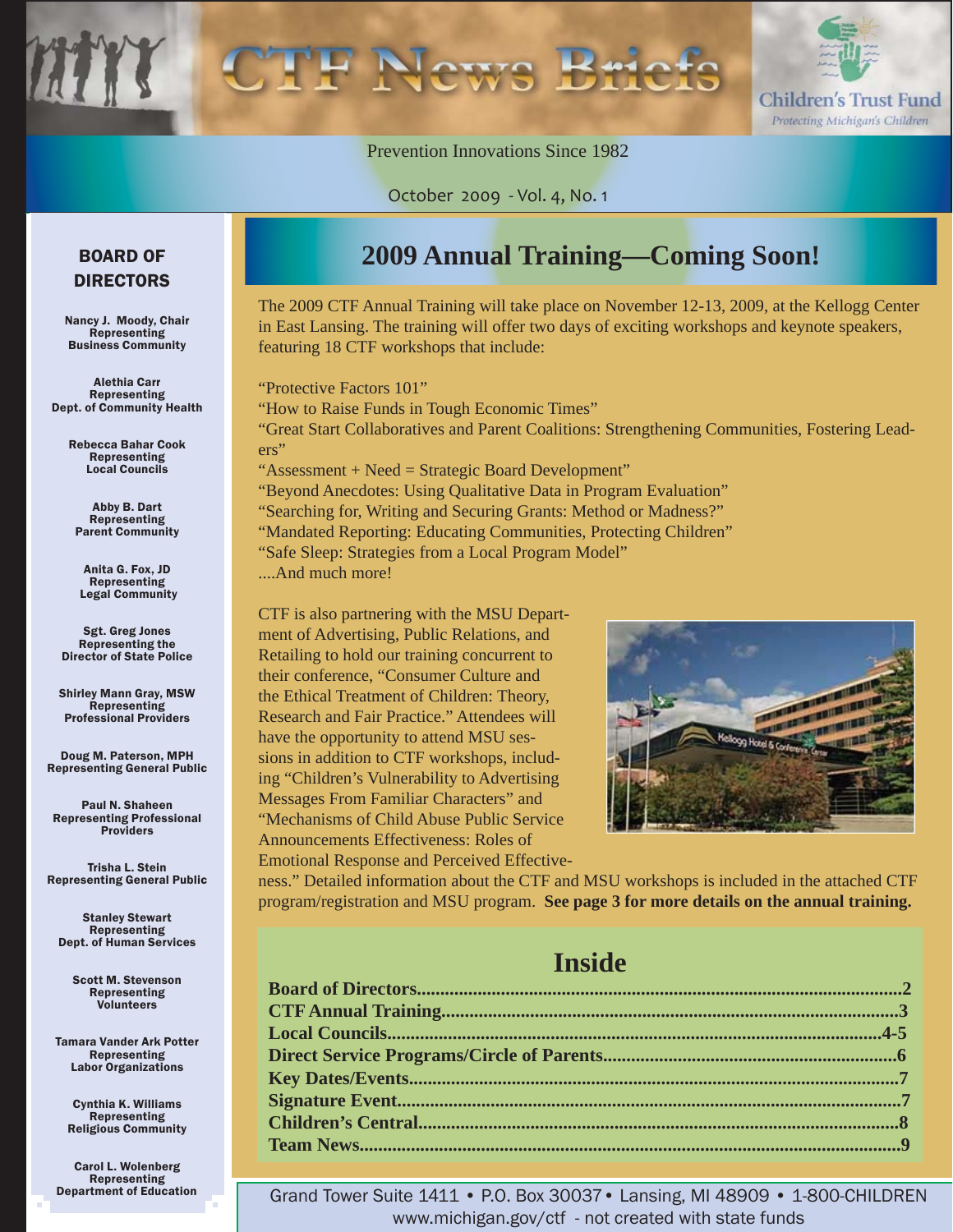# **Doug Paterson Reappointed**

Douglas M. Paterson of East Lansing, president of The Paterson Group, was reappointed by Governor Granholm to represent the general public on the CTF Board for a term expiring December 19, 2011. Mr. Paterson is retired from state government after 34 years with the Department of Community Health. His entire career was dedicated to improving



maternal and child health; he served on several interagency workgroups dedicated to improving the well being of mothers and children. Before his retirement, Mr. Paterson previously served on the CTF Board representing the Director of MDCH.

# **Cynthia Williams Appointed**

Cynthia K. Williams of East Lansing, executive director for the Michigan Education Special Services Association, was appointed by Governor Granholm to represent the religious community on the CTF Board for a term expiring December 19, 2010. She succeeds the late Sophie Womack. "As a former teacher and the mother of two sons, I have long been concerned



about the devastating effects of child abuse and neglect," Williams said. "I am honored by the Governor's appointment and look forward to making a personal contribution to advance the worthy mission of the Child Abuse and Neglect Prevention Board."

# **Trisha Stein Appointed**

Trisha L. Stein of Dearborn, selfemployed public policy and political consultant, was appointed by Governor Granholm to represent the general public on the CTF Board for a term expiring December 19, 2011. She succeeds Renee Farhat Loepp whose



term has expired. "I think now more than ever the needs of our children should be a top priority," Stein said. "In this time of tight financial resources, it is imperative that we all take more responsibility for our state's most precious resource—our children. The Children's Trust Fund delivers vital funding to our local communities to help prevent the vicious cycle of child abuse and neglect. At this critical time in our state when children and families need assistance the most, I am ready to serve."



Ī These appointments were effective September 22, 2009. For more information about the CTF Board/State Child Abuse and Neglect Prevention Board see Public Act 250 of 1982 which is available online at www.legislature.mi.gov/documents/mcl/pdf/mcl-Act-250-of-1982.pdf

The next scheduled board meeting is December 14, 2009, at 1:30 pm in the DTE Energy office at 101 S. Washington Square, Ste. 700, Lansing, Michigan, 48933.

All CTF Board meetings are open to the public.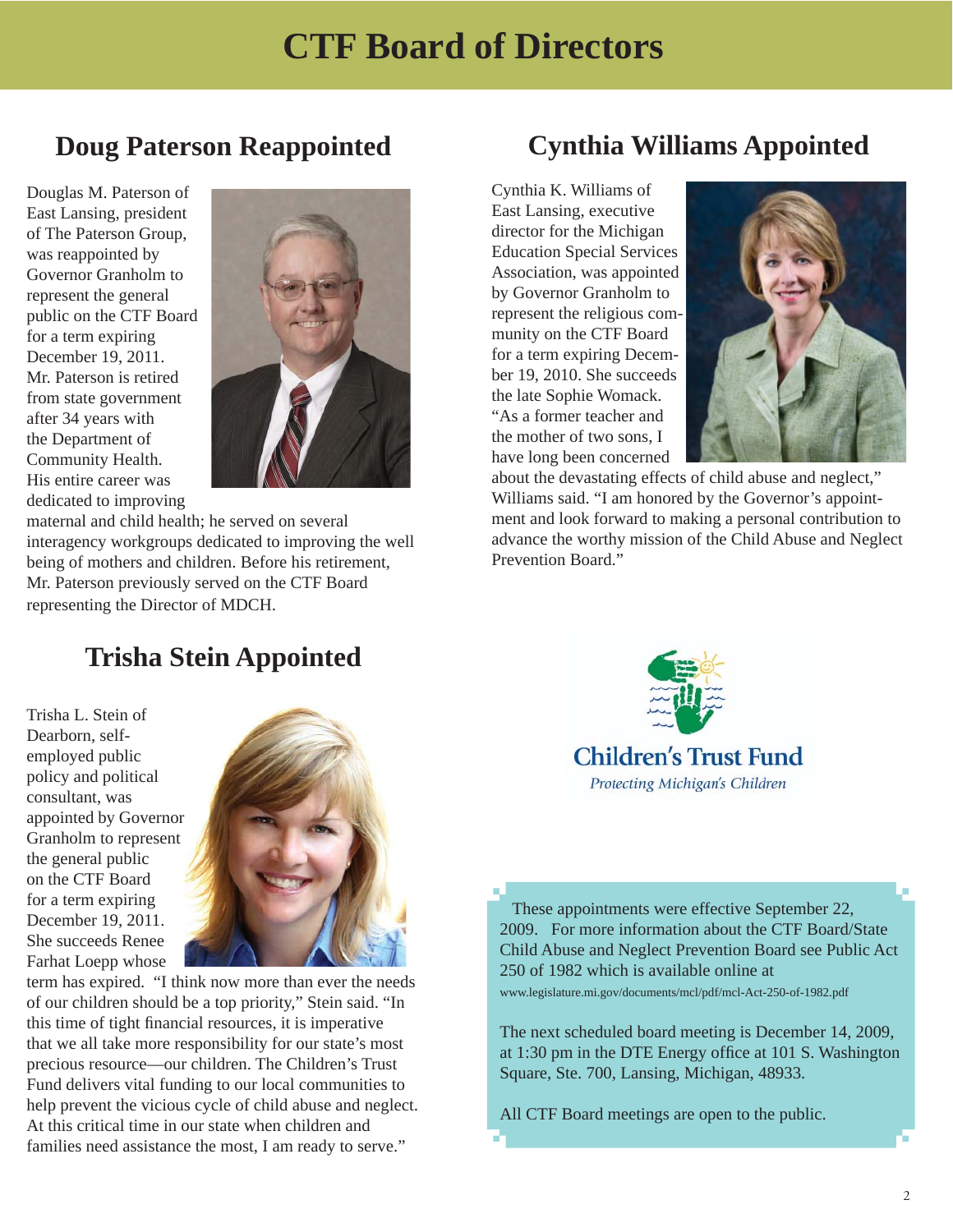# **CTF Annual Training**

**Key Dates:** 

**October 15 - Room Blocks Released**

### **Training Agenda**

### **Wednesday, November 11, 2009**

6:00-8:00 p.m. Registration Open 6:00-7:30 p.m. Opening Reception (optional; cost not included in CTF training)

### **Thursday, November 12, 2009**

| not included in CTF training)   |                                                            |                            | October 23 - Registration Deadline |
|---------------------------------|------------------------------------------------------------|----------------------------|------------------------------------|
| Thursday, November 12, 2009     |                                                            |                            |                                    |
| $7:30-8:30$ a.m.                | <b>Breakfast and Registration</b>                          |                            |                                    |
| $8:30-10:00$ a.m.               | <b>Opening Plenary Session featur-</b>                     | Nov. 12-13 Annual Training |                                    |
| ing Cheryl Olson, M.P.H., Sc.D. |                                                            |                            |                                    |
| $10:00-10:15$ a.m.              | <b>Break</b>                                               |                            |                                    |
| $10:15-11:45$ a.m.              | CTF & MSU Workshops                                        |                            |                                    |
| $11:45-1:15$ p.m.               | Lunch featuring Jim Hmurovich, Prevent Child Abuse America |                            |                                    |
| $1:15-2:45$ p.m.                | CTF & MSU Workshops                                        |                            |                                    |
| $2:45-3:00$ p.m.                | <b>Break</b>                                               |                            |                                    |
| $3:00-4:30$ p.m.                | CTF & MSU Workshops                                        |                            |                                    |
| $6:00-8:00$ p.m.                | Dinner (optional; cost not included in CTF training)       |                            |                                    |
|                                 |                                                            |                            |                                    |

### **Friday, November 13, 2009**

| $7:30-8:30$ a.m.   | <b>Breakfast</b>                                      |
|--------------------|-------------------------------------------------------|
| 8:30-10:00 a.m.    | Opening Plenary Session featuring Dafna Lemish, Ph.D. |
| $10:00-10:15$ a.m. | <b>Break</b>                                          |
| $10:15-11:45$ a.m. | <b>CTF &amp; MSU Workshops</b>                        |
| $11:45-1:15$ p.m.  | Lunch                                                 |
| $1:15-2:45$ p.m.   | CTF & MSU Workshops                                   |
| $2:45$ p.m.        | <b>Training Adjourns</b>                              |

### **To register for the training:**

Please complete the registration form on page 6 of the attached "CTF Program and Registration" by **October 23**. It may also be accessed online at www.michigan.gov/documents/ctf/CTF\_Program\_\_Registration\_293702\_7.pdf . Completing this form will provide you access to both CTF and MSU workshops. Registration fees are covered for the first two representatives from CTF local councils and direct service grants. Grantees are encouraged to attend both days of training, but minimally must attend on November 12. Additional attendees are welcome, at a registration fee of \$125. Attendees are responsible for lodging, mileage, and meals not provided during the training. (CTF grantees traveling from over 200 miles one-way will receive partial mileage reimbursement. Contact Alan Stokes for details.) Attendees are welcome to attend the MSU opening reception on November 11 and dinner on November 12, but costs are not covered by CTF and must be paid for separately (see page 7 of "MSU program" or access online at www.michigan.gov/documents/ctf/MSU\_Program\_295941\_7.pdf ).

### **Overnight accommodations:**

To make your room reservations, contact the Kellogg Center at (800) 875-5090. To receive the state rate, please note that you are with the Children's Trust Fund. The Kellogg Center will release the room block on **Thursday, October 15**. **Location:** 

Kellogg Hotel & Conference Center Michigan State University 55 South Harrison Avenue East Lansing, MI 48824-1022 Phone: (517) 432-4000 Reservation Line: (800) 875-5090 www.kelloggcenter.com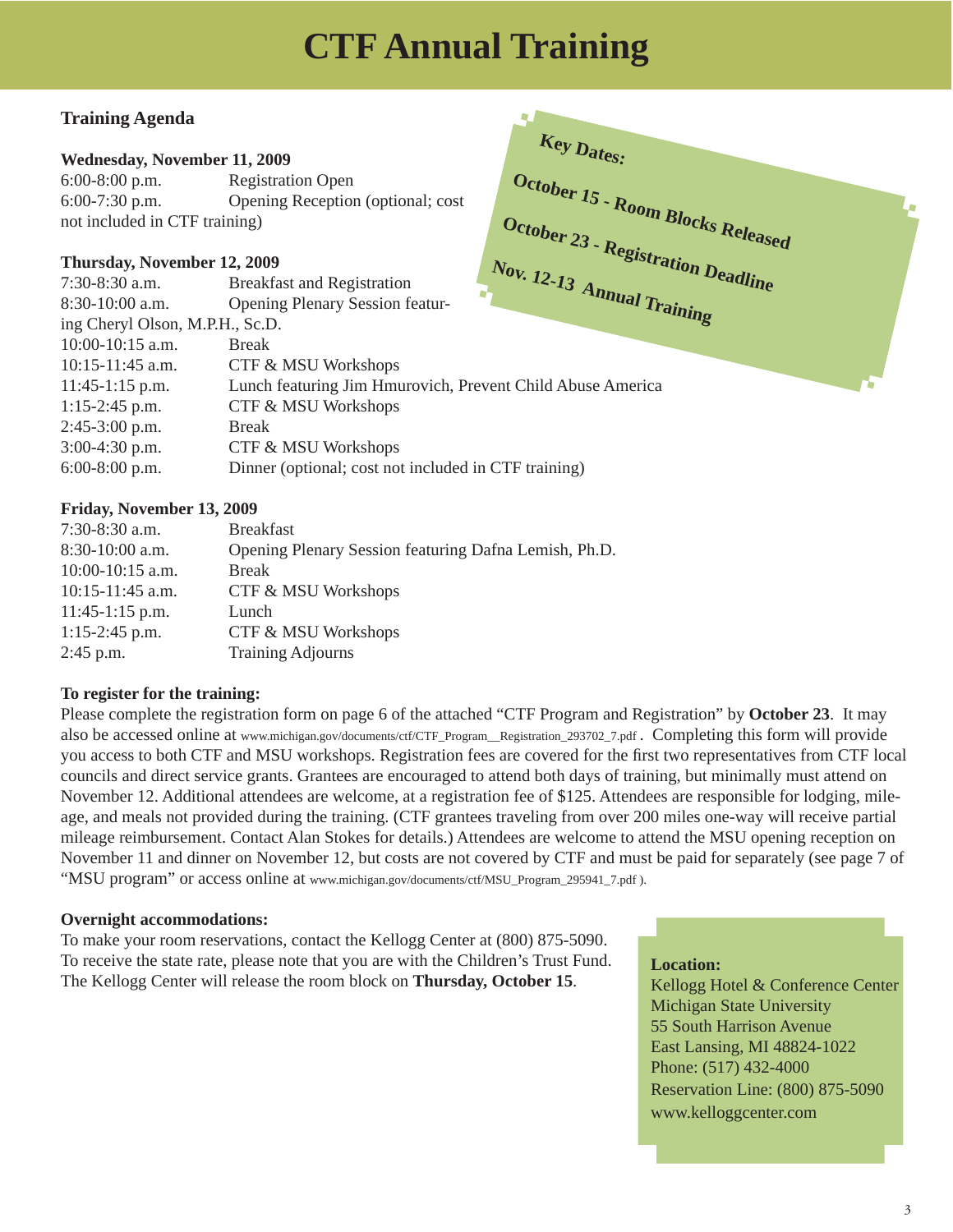# **Local Council Programs**

*Emily Schuster Wachsberger Local Council Coordinator*

### **Reminders**

 Fourth quarter reports will be due on October 20. When completing the fourth quarter expense report, mark it as *Final*. This is important for accurate recordkeeping.

 At this point the majority of the new three-year grant applications have been approved by both CTF and DHS. Thank you and congratulations on a job well done!

### **Thoughts**

I wish to share with you some of my thoughts about the three-year grant application process you've either just completed or are in the process of finishing. I am very proud of each and every one of you. You can feel proud of yourselves for the great work and effort you've put forth in creating a quality grant application. The necessary documentation for this application cycle reached a new level of expectation for a successful submission. You met those new challenges with zeal, patience, and at times, a sense of humor.

Over the past two years, CTF has been striving to move our work along the continuum of continuous quality improvement and outcomes-based activities. This has included the federal initiative to explore evidence-based and evidence-informed programs and practices. CTF has also emphasized that being able to evaluate program quality is increasingly important. In that spirit, your grant application was developed so that it followed a logical sequence to include: 1) the challenges and strengths of the community; 2) a list of needs based upon the assessment; 3) a logic model to assist in the development of an outcomes-oriented work plan; 4) a work plan with measures and benchmarks, and finally; 5) a budget that reflects how the work plan would be accomplished.

I believe that this new grant application and the subsequent reporting process represent a major step toward a new level of accountability, quality services and increased opportunity. Working toward better evaluation will enable councils to more accurately assess whether their activities are effective in meeting objectives. The information can also help clarify the role of councils in the child abuse and neglect continuum of services in their community. Local councils will be able to use information from the application for other grant opportunities, strengthening their sustainability. Further, potential donor sources are increasingly demanding evidence of program effectiveness before writing checks. Councils will increasingly have that data.

The feedback that we've received about this new process has run the gamut, from the negative to the positive. Unfortunately, EGrAMS hasn't always been user-friendly. We will be looking into those issues further. Fortunately, for the vast majority, the response has been positive. Some councils have already used the grant information for other granting opportunities with positive results. Several local council coordinators have shared that this process gave them and their boards pause to think about the direction they wanted to pursue to be more effective. Others look forward to strengthening their continuous quality improvement efforts, now that they have set targets to measure.

On a more personal note, I've truly enjoyed working with all of you, including those who have sought assistance throughout this process. Working with each one of you has reminded me of the honor it is to work with such a dedicated group of individuals for this worthy cause. As we move forward with the three-year grant agreement and the new biannual program register and activity reporting (expense reports to remain quarterly), I look forward to being more engaged with councils, to understand the various communities and needs, and to assist each in achieving their desired results. I thank you for your time, hard work, and efforts to design and implement programming that will play a significant role in ending child abuse and neglect in Michigan.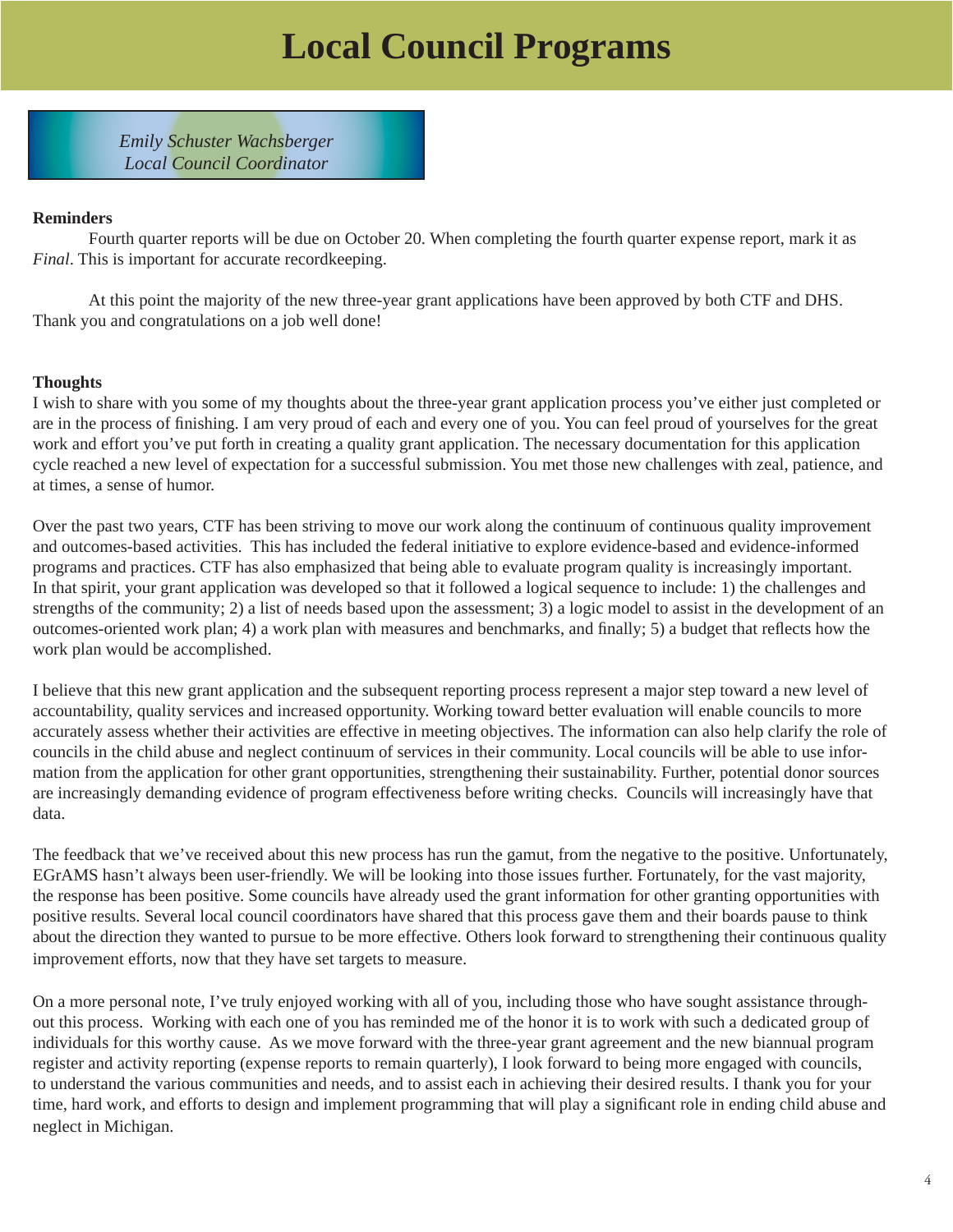# **Hillsdale County Local Council Wins \$100,000 National Walmart Award**

On September 30, 2009, Vanessa Doellman, the CTF Hillsdale County Local Council Coordinator, received word that the council will be awarded a check for \$100,000 as the recipient of the Walmart National Employee Volunteer Contest. Needless to say, Vanessa and her council team members are ecstatic. All told, they've won over \$116,000. This is the council's story.

This past July, Walmart employees from the Jonesville, Michigan, store sought out the local council to be the beneficiary of their annual volunteer campaign. Each year, Walmart stores around the country choose a charity and employees work toward completing 250 hours of volunteer service within a six-month time period. Once the 250 hours are achieved, the organization receives a \$5,000 award. The council was thrilled with the store's generous offer. Employees assisted the council with packing their Safe Sleep newborn baby packets (including blankets, sleep CDs, a community resource guide, a Safe Sleep magnet and informational brochures), which are given to parents of newborns at local hospitals. When the employees completed this project, they continued their volunteer efforts with a car wash and bake sale—a combined effort involving 53 volunteers that netted the council an additional \$1,081 in addition to the \$5,000 award.

The following month, in response to President Obama's "United We Serve" call for volunteerism, Walmart expanded the contest by choosing the 10 stores in the entire nation that had contributed the most volunteer hours within a given month period. The Jonesville store made the cut with over 200 hours. For that top 10 status, the Hillsdale Local Council received a \$10,000 grant. At this point Vanessa was "in shock and overjoyed." The story continues.

Walmart took their contest one additional step by choosing the top five volunteer-hour stores in the nation. Employees from all over the nation then voted for their preferred charitable organization. After receiving 1,800 votes, 46% of the total number of votes cast, the Hillsdale Child Abuse Prevention and Awareness Council was named the winner of this prestigious \$100,000 award.

The CTF Hillsdale County Local Council will now be empowered with opportunities to increase prevention services across their county. The council will be scheduling strategic planning sessions in the near future to determine the best use for the money. The employees of the Jonesville Walmart and the Walmart Corporation are to be thanked for their enthusiasm, commitment and generosity in this endeavor. Finally, thank you to Vanessa Doellman and the Hillsdale Child Abuse Prevention and Awareness Council for embracing what turned out to be a remarkable capacity-building opportunity. Please note that although the \$100,000 contest has passed, the \$5,000 opportunity will continue until the end of January. On behalf of CTF, I wish to convey our congratulations to the Hillsdale County Local Council. We are thrilled with their monumental accomplishment!

### **Pinwheels for Prevention**

The Children's Trust Fund will again be participating in Prevent Child Abuse America's Pinwheels for Prevention campaign. Pinwheels promote Child Abuse Prevention Month. Please contact Alan Stokes (stokesa@michigan.gov, 517-241-7793) about your pinwheel orders for CAP Month by Friday, October 9, 2009. We understand that it seems early to order. However, this will be our one opportunity to order. Please anticipate your future need as best you are able. CTF will supply 96 pinwheels to each local council at no cost. Additional ones will be \$.30 each. Billing and distribution will occur in January or February.

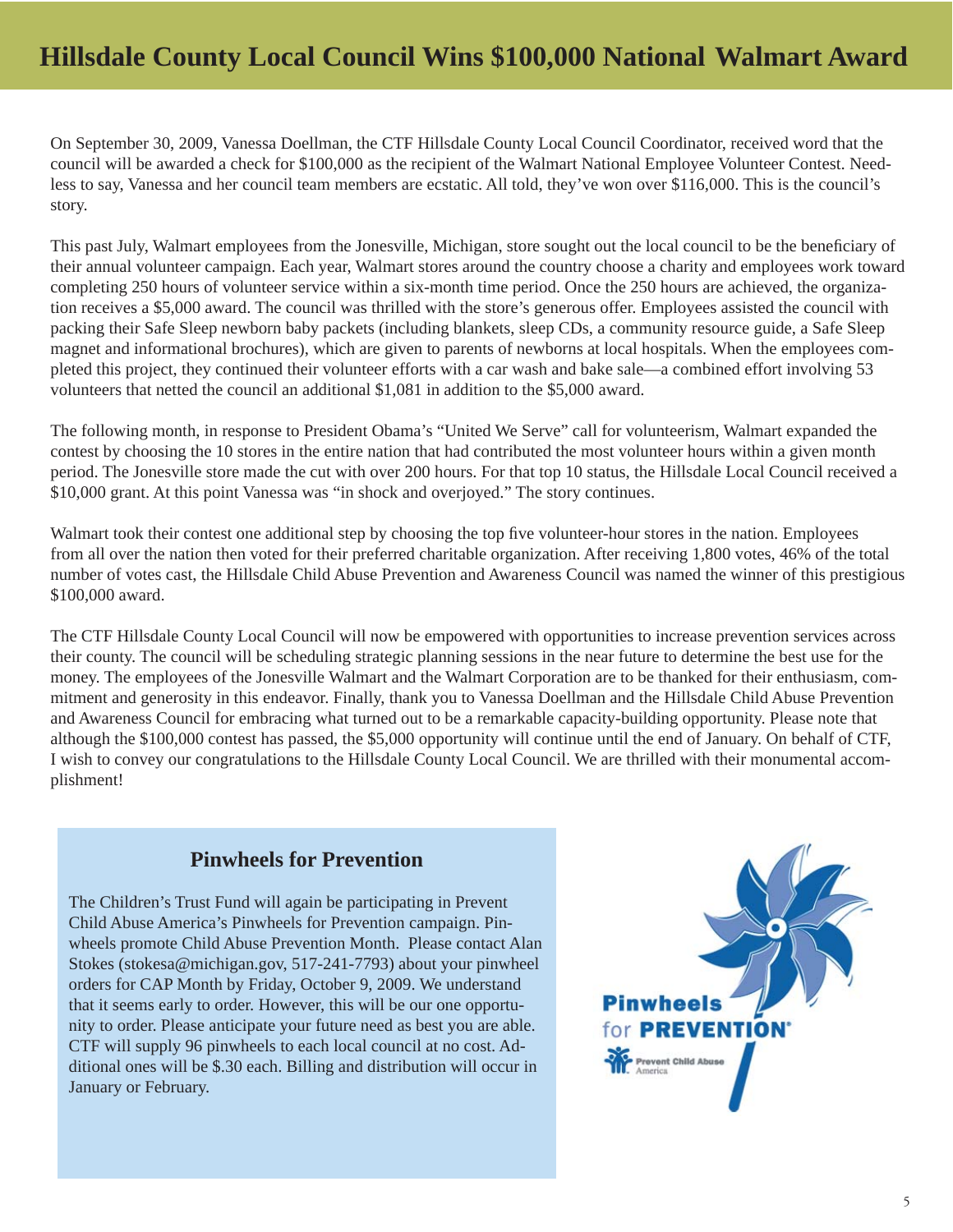# **Direct Service Programs Circle of Parents**

*Ongoing thanks and appreciation for your commitment to Michigan's communities! Sylvia Brown Jones Direct Services Coordinator Circle of Parents Coordinator*

\*CTF would like to acknowledge the great prevention work of the FY 2007 grantees whose three-year programs ended September 30, 2009. We realize that these are challenging economic times, and we hope you are able to maintain sustainability of your programs. A CTF Wayne State University graduate student will be contacting you in the near future to identify sustainability status and issues.

\*CTF is currently in the process of determining a date for the Protective Factors Survey meeting for the six new FY2010 direct services grantees. Grantees will be notified when the date is set.

\*A friendly reminder that CTF will need your 4th quarter actual FSR by October 10, 2009, for a timely payment. For grantees with outstanding reports, or corrections are needed, please complete them as quickly as possible.

\*CTF will be forming a direct services work group to discuss topics on peer exchange, parent leadership, quarterly reporting, etc. Further discussion will take place at the annual training in November. Please think about ideas and concerns you would like to discuss.

\*Remember to keep sending in those success stories, announcements, or other related information that you would like shared in the News Briefs.



# **Harvard Family Research Project**

Since 1983, the Harvard Family Research Project has helped stakeholders develop and evaluate strategies to promote the well-being of children, youth, families, and their communities. Online resources are available at http://www.hfrp.org/.



Since October 2006, CTF has served as the lead agency for Circle of Parents® in Michigan. This leadership role continues in FY2010. Circle of Parents® provides an opportunity for parent involvement, leadership, and support. There are now 17 main program sites in Michigan, with multiple groups operating at most sites.

Circle of Parents® also serves as a resource to vulnerable families. In particular, many Michigan families are experiencing economic distress or crises, which often impact family stability. Therefore, families are seeking community resources to help them manage stress from job and/or home ownership losses. In multiple communities across the state, Circle of Parents® provides support to these and other vulnerable families.

The 2009 Circle of Parents® Training was held on September 24-25. Dee Obrecht from the Child and Family Enrichment Council in Isabella County was the lead trainer. There were a total of 16 participants for the two-day, interactive training with three possible new site locations in Ingham, Branch, and Grand Traverse counties. The training provided support, learning, and prevention methods for potential sites and facilitators.

Contact Sylvia Brown Jones if you are interested in learning more about Circle of Parents®

### **Centers for Disease Control and Prevention**

The CDC has created a Parent Portal to help parents find information to give children healthier, safer lives. The Parent Portal can be found at http://www.cdc.gov/parents/.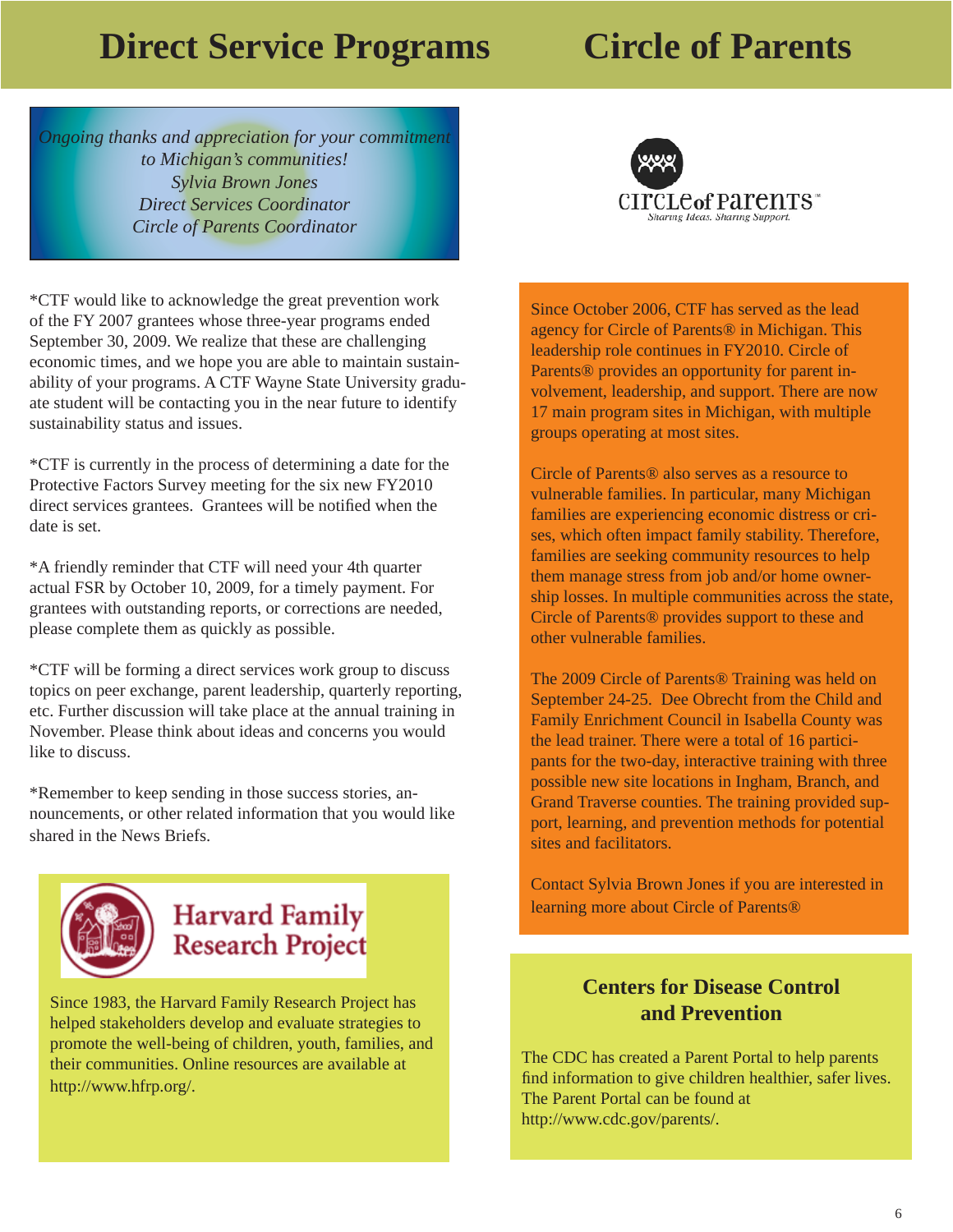# *October*

**October 8:** Child's Hope and Neiman Marcus are pleased to announce the fifth annual "Hopes & Dreams - A Girls' Night Out" fall fashion show and dinner, a benefit for child abuse prevention programs in Wayne County. This year's event is scheduled for Thursday, October 8, at the Ford CEC in Dearborn. For more information visit the Child's Hope website at www.childshope.org/HopesandDreams.htm.

**October 9:** Deadline to submit Pinwheel orders to Children's Trust Fund.

**October 14:** The 17th Annual Parenting Awareness Michigan Conference will be held in Marquette, Michigan, at Northern Michigan University. Keynote speaker is Bob Howe. For information call 800-968-4968 or visit www.preventionnetwork.org.

**October 16:** CARE House, the Child Abuse and Neglect Council of Oakland County, will hold their signature event "Merry-Go-Round" on October 16, 2009, from 6:00 p.m. to 11:00 p.m. at The Townsend Hotel in Birmingham, Michigan. Tickets are \$150-\$250 per guest and include a black tie gala with an auction, dinner, and dancing. For more information visit www.carehouse.org or call 248- 332-7173.

**October 16:** The Washtenaw Area Council for Children will hold their annual fundraiser "Autumn Delights – A Chocolate and Wine Tasting" on Friday, October 16, at 6:00 p.m. at Lake Forest Golf Club in Ann Arbor. Tickets are \$50 per person. For more information, please call the office at 734-434-4215.

**October 19-20:** The University of Michigan Medical School will hold its 28th Annual Michigan Statewide Conference on Child Abuse & Neglect on October 19-20, 2009, at the Inn at St. John's in Plymouth, Michigan.

# *November*

**November 5:** CTF will host a Local Council Work Group Meeting via conference call at 10:00 a.m. Please contact the office for call-in instructions.

**November 9:** The 17th Annual Parenting Awareness Michigan Conference will be held in East Lansing, Michigan, at the Kellogg Hotel & Conference Center on November 9, 2009. Keynote speaker is Barbara Flis. For information call 800-968-4968 or visit www.preventionnetwork.org.

**November 11:** CTF office is closed for the Veteran's Day holiday.

**November 12-13:** The CTF annual training and MSU conference will be held at the Kellogg Center in East Lansing. Please see page 1 and 3 and the attached documents for details.

*Please submit announcements to Alan Stokes. Events after November 13 will appear in the November News Briefs.* 

# **Signature Event-Sept. 30, 2009**

Because of you, the Children's Trust Fund's seventh annual Signature Event, "Cherish the Children Auction" raised over \$336,000 for child abuse prevention programs in Michigan and hosted nearly 600 guests! We are grateful for your continued support, generosity and commitment to this very important cause.



As the event has grown, so has the number of champions for children. You have helped us prove that a group of committed individuals can make a difference, even in times such as these.

On behalf of the Children's Trust Fund and our Board, we would like to express a heartfelt thanks to Governor Jennifer Granholm; Advisory Committee co-chairs Senators Birkholz, Prusi, Richardville and Scott; Representatives Byrum, Hildenbrand, Rogers, and Scripps; Nancy Moody, CTF Board Chair; the entire Advisory Committee; the auction committees and chairs; and the CTF Board, sponsors, donors, bidders, and the many volunteers. We could not have done this without each and every one of you!

*Patricia Headley, Fund Development Coordinator*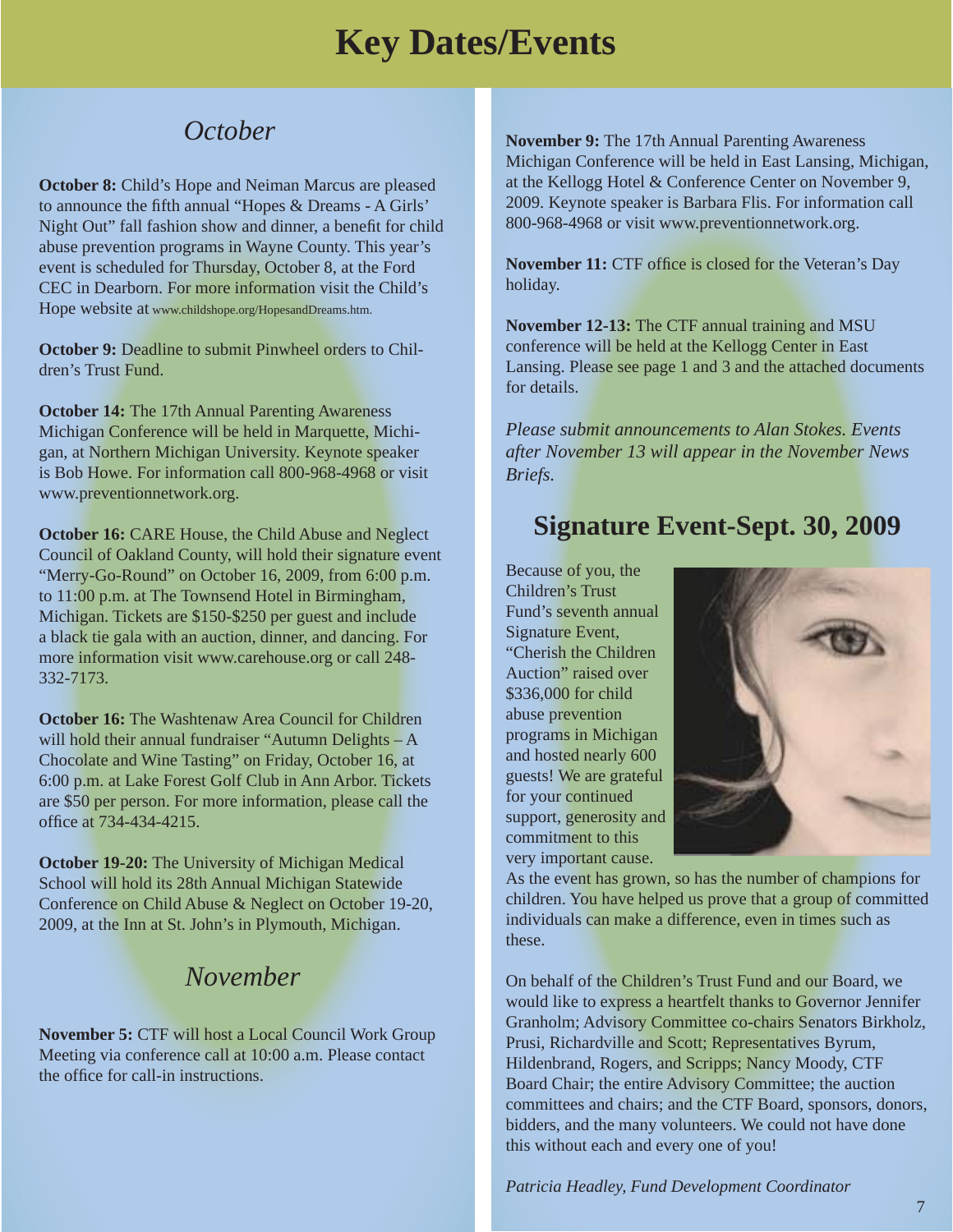# MICHIGAN STATE

### News on the Ethical Treatment of Children from MSU-APRR Children's Central

### **Nationally-Known Child Advocates to Address CTF Community Leaders and Academic Researchers**

The Consumer Culture and the Ethical Treatment of Children: Theory, Research and Fair Practice Conference is just weeks away. The conference is an exciting convergence of two separate meetings. The research meeting is an inaugural international conference organized by MSU professors Drs. Nora Rifon and Elizabeth Quilliam of Children's Central the CTF-affiliated research, outreach and education partner. This first-time research conference will be held in conjunction with the CTF Annual Training for child abuse and neglect prevention statewide leaders. Many of the conference sessions will overlap in what has been described as a unique blend of an academic and professional meeting.

Speakers who will be addressing both audiences include:

Dr. Cheryl Olson, professor at Harvard Medical School and Massachusetts General Hospital. She is also codirector and co-founder of Harvard Medical School Center for Mental Health and Media, and co-author of *Grand Theft Childhood: The Surprising Truth about Violent Video Games and What Parents Can Do*.

- **Dr. Dafna Lemish**, professor at Tel Aviv University, Israel, founder and editor *Journal of Children and Media*, and author of *Children and Television: A Global Perspective; Children and Media at Times of Conflict and War;* and *Media and the Make-Believe Worlds of Children*.

- James Hmurovich, President & CEO of Prevent Child Abuse America.
- **Michael Foley**, Executive Director of the Michigan Children's Trust Fund, and an affiliate of PCAA.

For a full version of our program please visit: http://www.childrenscentral.msu.edu/conference/program

### **Survey created to gain knowledge of what people think and know about child abuse and neglect**

Six of Australia's leading social researchers have given their time to the (Australia-based) National Association for Prevention of Child Abuse and Neglect (NAPCAN) to develop a survey that they hope will be a key element in a campaign to engage the nation in action to prevent child abuse and neglect. "Waiting to respond until after a child is abused does not work—we must prevent the abuse before it happens. An important first step (requires) understanding what people know and think about child abuse—and so the idea of this survey was born—to encourage every man and woman in Australia to think and talk about this issue and to share their knowledge and opinions." (http://www.preventingchildabuse.com.au/)

According to the NAPCAN website, support from the Australian government supported the design, testing and creation of a special-purpose website to conduct the survey. Business, government, community and media organizations across Australia are encouraging the general public to complete the survey. "The results of the survey will be used by NAPCAN and its broad range of partner organizations to plan better, more effective ways, to involve the whole community in prevention of child abuse," according to the website.

To view the survey and read more please visit: http://www.preventingchildabuse.com.au/

### **Children's Bureau**

Materials from the Children's Bureau's first National Child Welfare Evaluation Summit in Washington D.C. on May 27-29, 2009, are available to the public at the James Bell Associates website at www.jbassoc.com/reports/summary.aspx.

### **Zero to Three**

To read more about FY 2010 budget decisions affecting Zero to Three and other services for children and families, click on the following link for the latest edition of Budget Basics from Michigan's Children: www.michiganschildren.org/index.php/Budget-Basics/Budget-Basics.html.